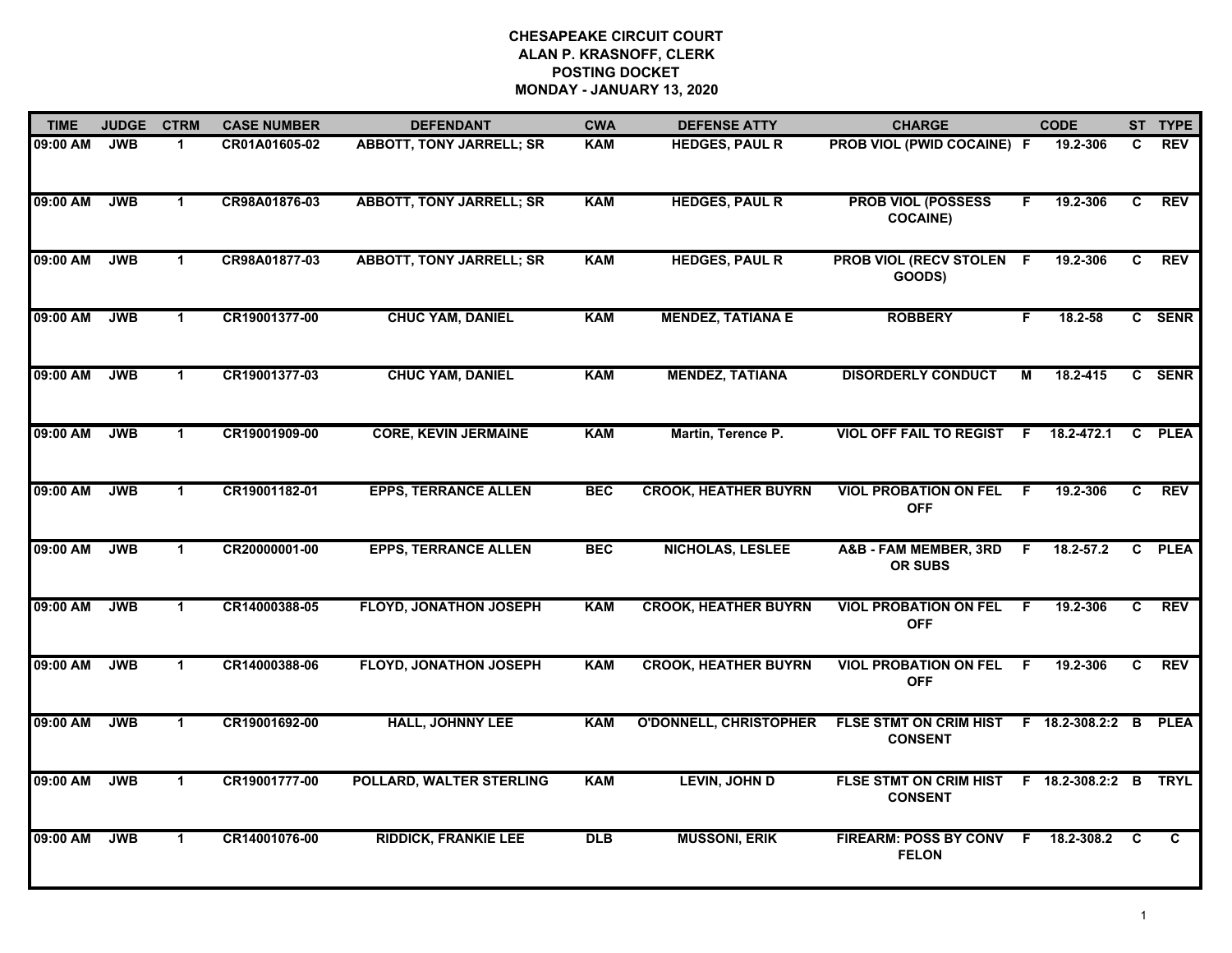| <b>TIME</b> | <b>JUDGE</b> | <b>CTRM</b>          | <b>CASE NUMBER</b> | <b>DEFENDANT</b>                   | <b>CWA</b> | <b>DEFENSE ATTY</b>         | <b>CHARGE</b>                                       |                         | <b>CODE</b>      |                         | ST TYPE         |
|-------------|--------------|----------------------|--------------------|------------------------------------|------------|-----------------------------|-----------------------------------------------------|-------------------------|------------------|-------------------------|-----------------|
| 09:00 AM    | <b>JWB</b>   | $\blacktriangleleft$ | CR14001076-00      | <b>RIDDICK, FRANKIE LEE</b>        | <b>DLB</b> | <b>MUSSONI, ERIK</b>        | FIREARM: POSS BY CONV F<br><b>FELON</b>             |                         | 18.2-308.2       | C                       | <b>SUP</b>      |
| 09:00 AM    | <b>JWB</b>   | $\mathbf{1}$         | CR14001076-02      | <b>RIDDICK, FRANKIE LEE</b>        | <b>DLB</b> | <b>MUSSONI, ERIK</b>        | <b>CONTEMPT - FTA MOTIONS M</b>                     |                         | 18.2-456         | C                       | C.              |
| 09:00 AM    | <b>JWB</b>   | $\mathbf{1}$         | CR14001076-03      | <b>RIDDICK, FRANKIE LEE</b>        | <b>DLB</b> | <b>MUSSONI, ERIK</b>        | <b>FAIL TO APPEAR</b>                               | $\overline{\mathsf{M}}$ | 18.2-456         | $\overline{\mathbf{c}}$ | $\overline{c}$  |
| 09:00 AM    | <b>AJC</b>   | 3 <sup>1</sup>       | CR19001391-00      | <b>ARNOLD, JOSEPH HIAWATHA; JR</b> | <b>ALN</b> | Jones, David L.             | <b>GRND LARCENY: &gt;=\$500</b><br><b>NOT PERSN</b> | F                       | 18.2-95          |                         | C TRYL          |
| 09:00 AM    | <b>AJC</b>   | 3                    | CR19001391-01      | <b>ARNOLD, JOSEPH HIAWATHA; JR</b> | <b>ALN</b> | Jones, David L.             | <b>FAIL TO APPEAR; TRYL</b>                         |                         | $M$ 18.2-456 (6) | C                       | <b>CAP</b>      |
| 09:00 AM    | <b>AJC</b>   | 3                    | CR18002033-00      | <b>AYERS, DENNIS EUGENE</b>        | <b>WHC</b> | <b>Yates, George Holton</b> | <b>OBTAIN MONEY FALSE</b><br><b>PRET &gt;=\$200</b> | F.                      | 18.2-178         | B                       | <b>MOT</b>      |
| 09:00 AM    | <b>AJC</b>   | $\overline{3}$       | CR19002054-00      | <b>CSEH, RICHARD FRANK; III</b>    | <b>DRT</b> | <b>PAXSON, CATHERINE</b>    | <b>GRND LARCENY: &gt;=\$500</b><br><b>NOT PERSN</b> | -F                      | 18.2-95          |                         | <b>B</b> PLEA   |
| 09:00 AM    | <b>AJC</b>   | $\mathbf{3}$         | CR19002054-01      | <b>CSEH, RICHARD FRANK; III</b>    | <b>DRT</b> | <b>PAXSON, CATHERINE</b>    | POSSESSION OF BURGLARY F<br><b>TOOLS</b>            |                         | 18.2-94          |                         | <b>B</b> PLEA   |
| 09:00 AM    | <b>AJC</b>   | 3                    | CR19002054-02      | <b>CSEH, RICHARD FRANK; III</b>    | <b>DRT</b> | <b>PAXSON, CATHERINE</b>    | POSSESSION OF BURGLARY F<br><b>TOOLS</b>            |                         | 18.2-94          |                         | <b>B</b> PLEA   |
| 09:00 AM    | <b>AJC</b>   | 3                    | CR19002054-03      | <b>CSEH, RICHARD FRANK; III</b>    | <b>DRT</b> | <b>PAXSON, CATHERINE</b>    | PETIT LARC <\$500 NOT FRM M<br><b>PERSN</b>         |                         | 18.2-96          |                         | <b>B</b> PLEA   |
| 09:00 AM    | <b>AJC</b>   | 3                    | CR19002054-04      | <b>CSEH, RICHARD FRANK; III</b>    | <b>DRT</b> | <b>PAXSON, CATHERINE</b>    | EMBEZZLEMENT >=\$500                                | F.                      | 18.2-111         |                         | <b>B</b> PLEA   |
| 09:00 AM    | <b>AJC</b>   | $\overline{3}$       | CR19000105-00      | <b>ELLIS, SHAWN LUMAR</b>          | <b>WHC</b> | <b>FLANDERS, JOSHUA B</b>   | <b>PETIT LARCENY 3RD+</b><br><b>OFFENSE</b>         | F.                      | 18.2-96          | C                       | $\overline{RR}$ |
| 09:00 AM    | <b>AJC</b>   | $\overline{3}$       | CR19002055-00      | <b>KOONTZ, ABUL KASIM; JR</b>      | <b>DRT</b> | Winn, A. Robinson           | <b>CONSPIRACY</b>                                   | F                       | $18.2 - 23$      |                         | C PLEA          |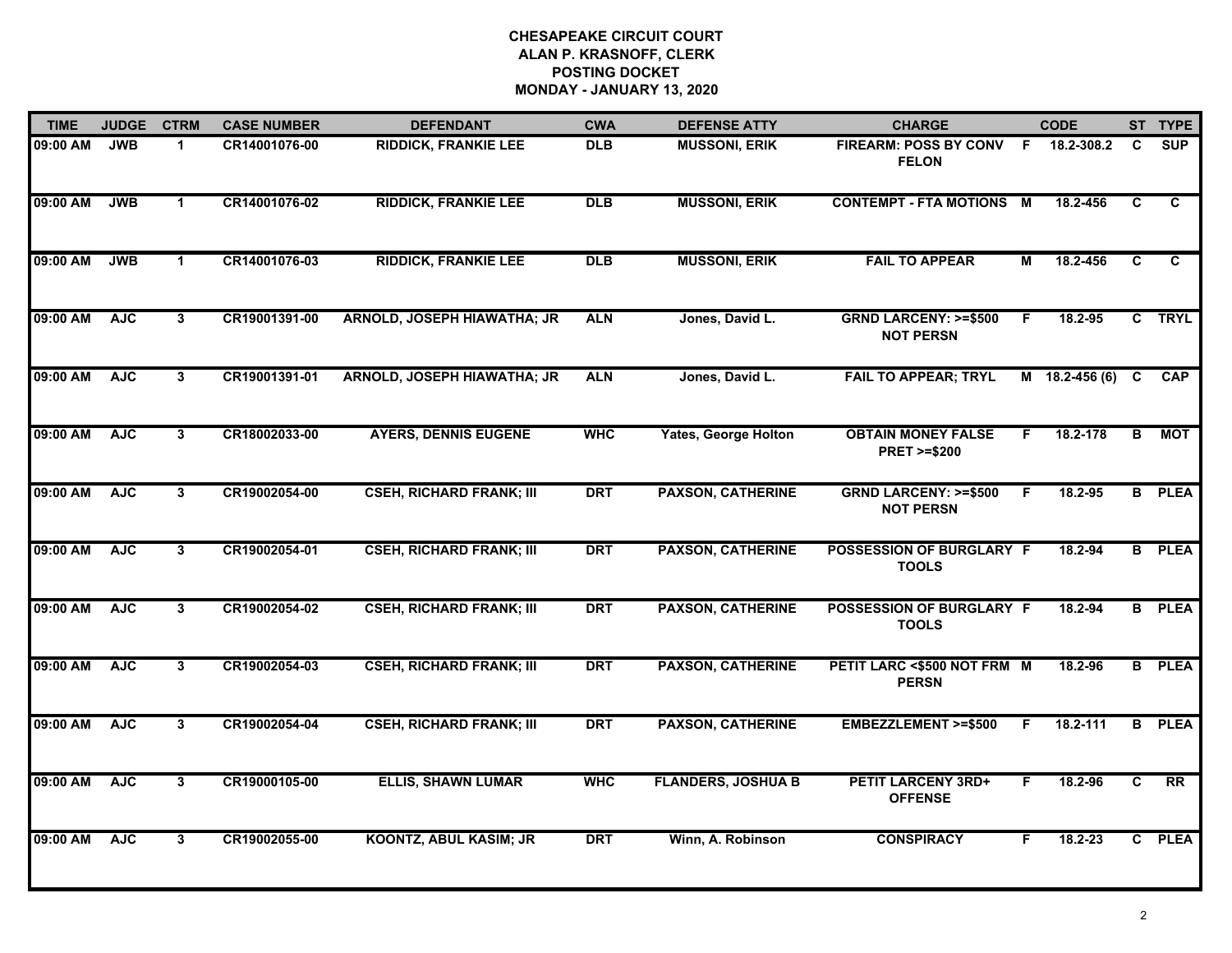| <b>TIME</b> | <b>JUDGE</b> | <b>CTRM</b>             | <b>CASE NUMBER</b> | <b>DEFENDANT</b>                | <b>CWA</b> | <b>DEFENSE ATTY</b>           | <b>CHARGE</b>                                       |                | <b>CODE</b>    |                | ST TYPE       |
|-------------|--------------|-------------------------|--------------------|---------------------------------|------------|-------------------------------|-----------------------------------------------------|----------------|----------------|----------------|---------------|
| 09:00 AM    | <b>AJC</b>   | $\mathbf{3}$            | CR19002055-01      | KOONTZ, ABUL KASIM; JR          | <b>DRT</b> | Winn, A. Robinson             | REC STOLEN GOODS >=\$500 F                          |                | 18.2-108       | C.             | <b>PLEA</b>   |
| 09:00 AM    | <b>AJC</b>   | $\overline{3}$          | CR19002055-02      | <b>KOONTZ, ABUL KASIM; JR</b>   | <b>DRT</b> | Winn, A. Robinson             | <b>FLEEING FROM LAW</b><br><b>ENFORCEMENT</b>       | М              | 18.2-460       |                | C PLEA        |
| 09:00 AM    | <b>AJC</b>   | $\overline{3}$          | CR19002055-03      | <b>KOONTZ, ABUL KASIM; JR</b>   | <b>DRT</b> | Winn, A. Robinson             | <b>OBSTRUCT/RESIST W/O</b><br><b>FORCE</b>          | $\overline{M}$ | 18.2-460       |                | C PLEA        |
| 09:00 AM    | <b>AJC</b>   | $\mathbf{3}$            | CR19001620-00      | <b>MOORE, SHONTA LAMONT</b>     | <b>WHC</b> | <b>RINGLER-LANTZY, THOMAS</b> | <b>GRND LARCENY: &gt;=\$500</b><br><b>NOT PERSN</b> | F.             | 18.2-95        |                | C SENR        |
| 09:00 AM    | <b>AJC</b>   | 3                       | CR19001620-03      | <b>MOORE, SHONTA LAMONT</b>     | <b>WHC</b> | <b>RINGLER-LANTZY, THOMAS</b> | <b>ASSAULT &amp; BATTERY</b>                        | M              | 18.2-57        |                | C SENR        |
| 09:00 AM    | <b>AJC</b>   | $\mathbf{3}$            | CR18000188-00      | <b>PAGE, JAMES LAMAR; JR</b>    | <b>WHC</b> | Winn, A. Robinson             | PETIT LARCENY 3RD+ OFF F                            |                | 18.2-104       | C              | RR            |
| 09:00 AM    | <b>AJC</b>   | 3                       | CR19001317-00      | <b>SYKES, ERNEST LARRY</b>      | <b>DJH</b> | Reveley, H. K.; Jr.           | <b>POSSESS COCAINE</b>                              | F.             | 18.2-250       | C.             | <b>SENR</b>   |
| 09:00 AM    | ST           | $\overline{\mathbf{4}}$ | CR19000674-00      | <b>GOLDIN, BRYCE PATRICK</b>    | <b>ASA</b> | <b>SINGLETON, KENNETH L</b>   | <b>POSSESS</b><br><b>METHAMPHETAMINE</b>            | F              | 18.2-250       | $\overline{c}$ | <b>JURY</b>   |
| 09:00 AM    | <b>RDS</b>   | 5                       | CR19001206-00      | <b>COLLINS, TONY ALONZO; JR</b> | <b>MLK</b> | Buyrn, Richard L.             | <b>ASSLT: ON LAW ENF/DOC</b><br><b>PERSON</b>       | F              | $18.2 - 57$    | $\mathbf{c}$   | <b>JURY</b>   |
| 09:00 AM    | <b>RDS</b>   | 5                       | CR19001206-01      | <b>COLLINS, TONY ALONZO; JR</b> | <b>MLK</b> | Buyrn, Richard L.             | <b>PUBLIC</b><br><b>SWEARING/INTOXICATION</b>       | M              | 18.2-388       | S.             | <b>JURY</b>   |
| 09:00 AM    | <b>RAB</b>   | $\overline{7}$          | CR19001963-00      | <b>DARDEN, TRAVIS</b>           | <b>AEP</b> | <b>DORSK, CHAD G</b>          | <b>NON-VIOLENT FELON POSS F</b><br><b>WEAPON</b>    |                | 18.2-308.2     | B              | <b>TRYL</b>   |
| 09:00 AM    | <b>RAB</b>   | $\overline{7}$          | CR19001963-01      | <b>DARDEN, TRAVIS</b>           | <b>AEP</b> | <b>DORSK, CHAD G</b>          | <b>FLSE STMT ON CRIM HIST</b><br><b>CONSENT</b>     |                | F 18.2-308.2:2 | B              | <b>TRYL</b>   |
| 09:00 AM    | <b>RAB</b>   | $\overline{7}$          | CR19002114-00      | <b>DENIG, TONYA SUE</b>         | <b>AEP</b> | Givando, Stephen P.           | PETIT LARCENY 3RD+ OFF F                            |                | 18.2-96        |                | <b>B</b> PLEA |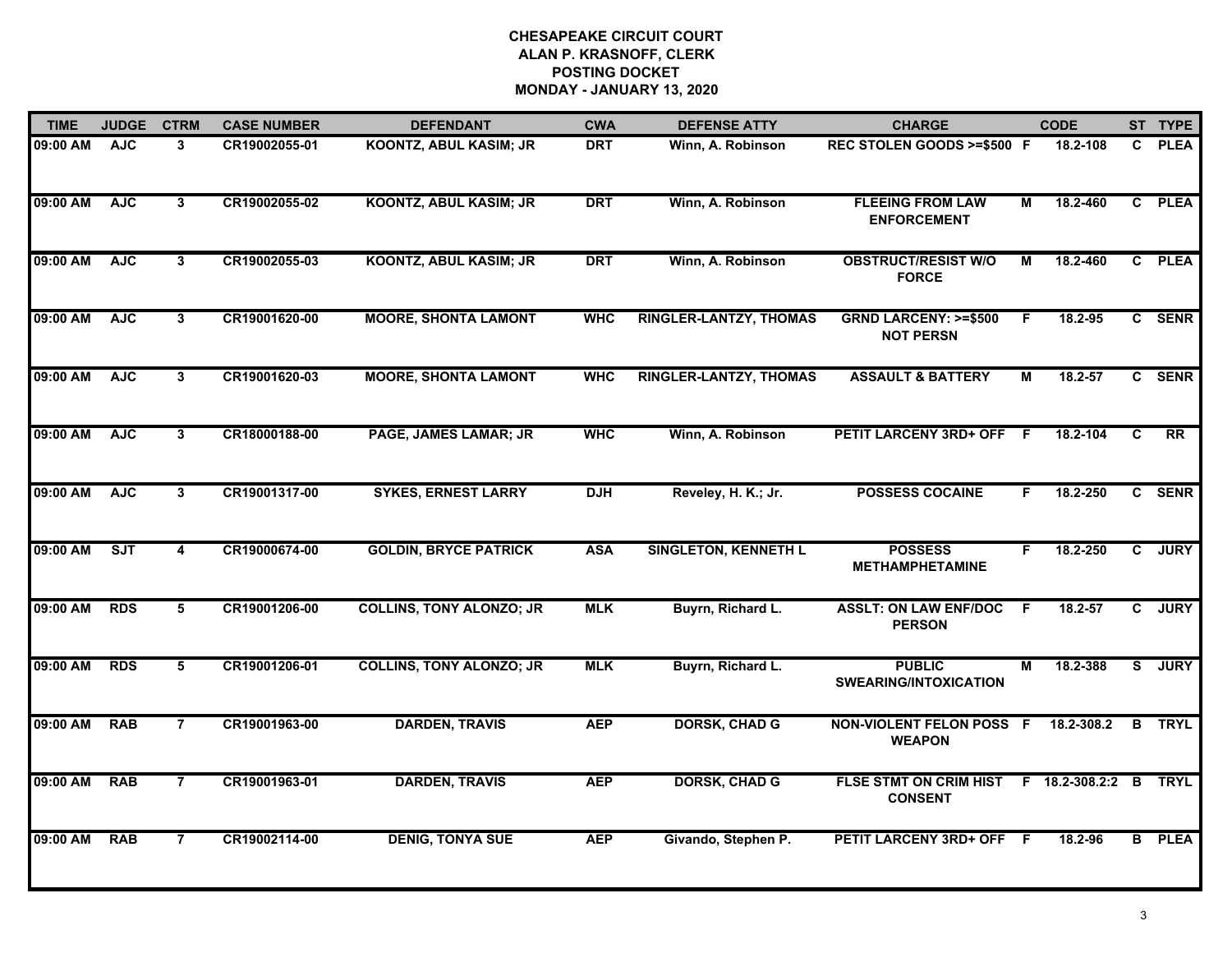| <b>TIME</b> | <b>JUDGE</b> | <b>CTRM</b>    | <b>CASE NUMBER</b> | <b>DEFENDANT</b>             | <b>CWA</b> | <b>DEFENSE ATTY</b>           | <b>CHARGE</b>                                     |     | <b>CODE</b> |   | ST TYPE       |
|-------------|--------------|----------------|--------------------|------------------------------|------------|-------------------------------|---------------------------------------------------|-----|-------------|---|---------------|
| 09:00 AM    | <b>RAB</b>   | 7              | CR16001970-04      | <b>GRAY, NATHAN JAMAL</b>    | <b>AEP</b> | <b>MORRIS, DIALLOK</b>        | VIOL GOOD BEHAV ON MISD M<br><b>OFF</b>           |     | 19.2-306    |   | <b>REV</b>    |
| 09:00 AM    | <b>RAB</b>   | $\overline{7}$ | CR15001730-02      | <b>HEDRICK, MARK STEPHEN</b> | <b>AEP</b> | Black, Hugh E.; III           | SUSP SNT VIOL (HIT & RUN) M                       |     | 19.2-306    |   | C BOND        |
| 09:00 AM    | <b>RAB</b>   | $\overline{7}$ | CR06001131-02      | <b>JANKO, SEAN MICHAEL</b>   | <b>AEP</b> | <b>WOOD, SHELLY F</b>         | <b>VIOL PROBATION ON FEL</b><br><b>OFF</b>        | F   | 19.2-306    | C | <b>REV</b>    |
| 09:00 AM    | <b>RAB</b>   | $\overline{7}$ | CR06001133-02      | <b>JANKO, SEAN MICHAEL</b>   | <b>AEP</b> | <b>WOOD, SHELLY F</b>         | <b>VIOL PROBATION ON FEL</b><br><b>OFF</b>        | -F  | 19.2-306    | C | <b>REV</b>    |
| 09:00 AM    | <b>RAB</b>   | $\overline{7}$ | CR06001149-02      | <b>JANKO, SEAN MICHAEL</b>   | <b>AEP</b> | <b>WOOD, SHELLY F</b>         | <b>VIOL PROBATION ON FEL</b><br><b>OFF</b>        | -F  | 19.2-306    | C | <b>REV</b>    |
| 09:00 AM    | <b>RAB</b>   | $\overline{7}$ | CR20000017-00      | <b>LUNCEFORD, JUSTIN LEE</b> | <b>AEP</b> | <b>O'DONNELL, CHRISTOPHER</b> | <b>IDNTY THFT: OBT ID, AVOID M</b><br><b>ARST</b> |     | 18.2-186.3  |   | <b>B</b> PLEA |
| 09:00 AM    | <b>RAB</b>   | $\overline{7}$ | CR20000017-01      | <b>LUNCEFORD, JUSTIN LEE</b> | <b>AEP</b> | <b>O'DONNELL, CHRISTOPHER</b> | <b>FALSE INFO TO CRIM</b><br><b>INVESTIGTOR</b>   | М   | 18.2-460    |   | <b>B</b> PLEA |
| 09:00 AM    | <b>RAB</b>   | $\overline{7}$ | CR20000017-02      | <b>LUNCEFORD, JUSTIN LEE</b> | <b>AEP</b> | <b>O'DONNELL, CHRISTOPHER</b> | <b>FALSE IDENTIFY SELF TO</b><br><b>LAW ENF</b>   | М   | 19.2-82.1   |   | <b>B</b> PLEA |
| 09:00 AM    | <b>RAB</b>   | $\overline{7}$ | CR20000017-03      | <b>LUNCEFORD, JUSTIN LEE</b> | <b>AEP</b> | <b>O'DONNELL, CHRISTOPHER</b> | <b>FORGE PUBLIC RECORDS</b>                       | -F  | 18.2-168    |   | <b>B</b> PLEA |
| 09:00 AM    | <b>RAB</b>   | $\overline{7}$ | CR20000017-04      | <b>LUNCEFORD, JUSTIN LEE</b> | <b>AEP</b> | <b>O'DONNELL, CHRISTOPHER</b> | <b>FORGE PUBLIC RECORDS</b>                       | -F  | 18.2-168    |   | <b>B</b> PLEA |
| 09:00 AM    | <b>RAB</b>   | $\overline{7}$ | CR20000017-05      | <b>LUNCEFORD, JUSTIN LEE</b> | <b>AEP</b> | <b>O'DONNELL, CHRISTOPHER</b> | <b>FORGE PUBLIC RECORDS</b>                       | -F. | 18.2-168    |   | <b>B</b> PLEA |
| 09:00 AM    | <b>RAB</b>   | $\overline{7}$ | CR20000017-06      | <b>LUNCEFORD, JUSTIN LEE</b> | <b>AEP</b> | <b>O'DONNELL, CHRISTOPHER</b> | <b>UTTER</b>                                      | F   | 18.2-168    |   | <b>B</b> PLEA |
| 09:00 AM    | <b>RAB</b>   | $\overline{7}$ | CR20000017-07      | <b>LUNCEFORD, JUSTIN LEE</b> | <b>AEP</b> | <b>O'DONNELL, CHRISTOPHER</b> | <b>UTTER</b>                                      | F.  | 18.2-168    |   | C PLEA        |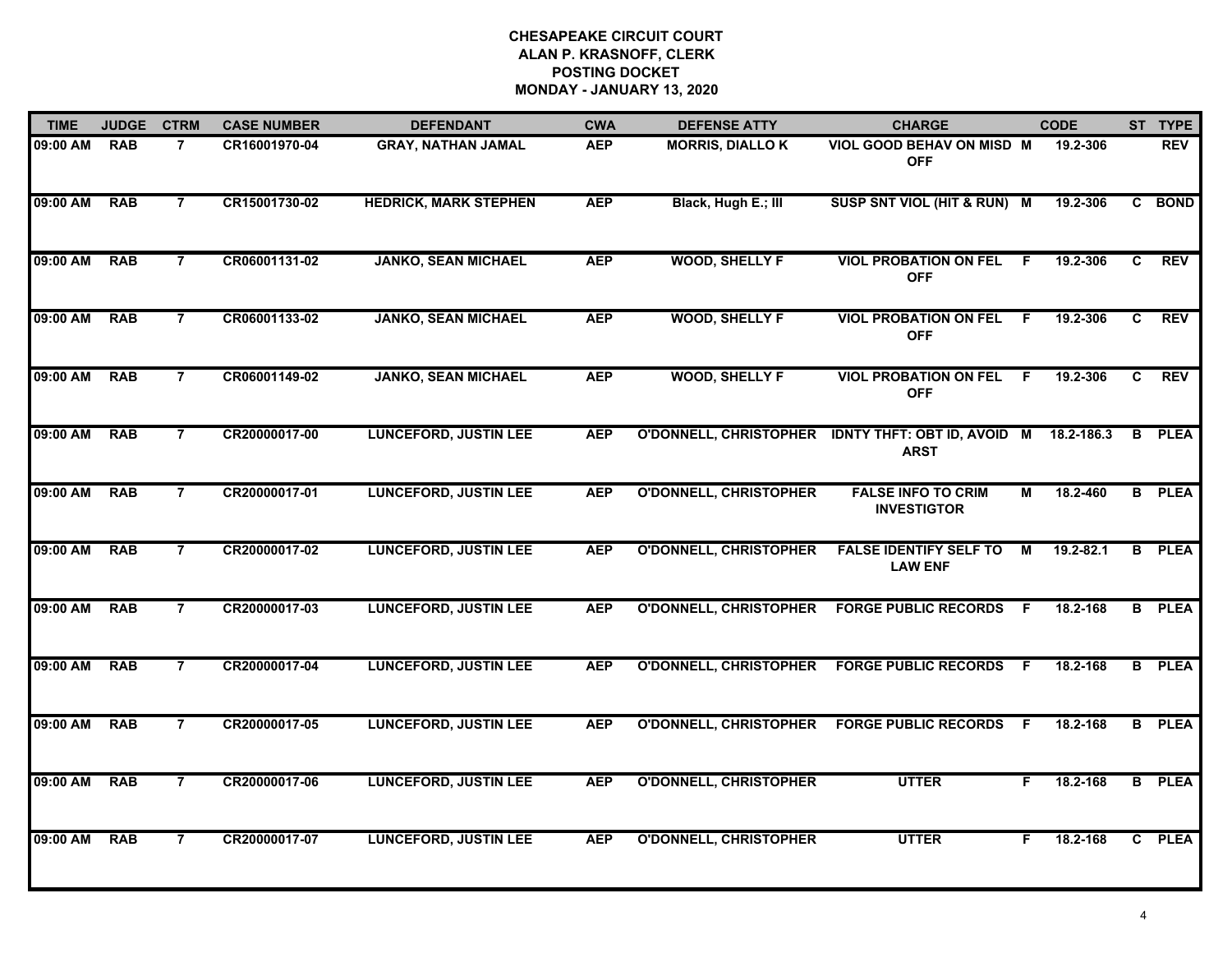| <b>TIME</b> | <b>JUDGE</b> | <b>CTRM</b>    | <b>CASE NUMBER</b> | <b>DEFENDANT</b>                     | <b>CWA</b> | <b>DEFENSE ATTY</b>           | <b>CHARGE</b>                                                                |                | <b>CODE</b>     |    | ST TYPE       |
|-------------|--------------|----------------|--------------------|--------------------------------------|------------|-------------------------------|------------------------------------------------------------------------------|----------------|-----------------|----|---------------|
| 09:00 AM    | <b>RAB</b>   | $\overline{7}$ | CR20000017-08      | <b>LUNCEFORD, JUSTIN LEE</b>         | <b>AEP</b> | <b>O'DONNELL, CHRISTOPHER</b> | <b>UTTERING</b>                                                              | F.             | 18.2-168        | B. | <b>PLEA</b>   |
| 09:00 AM    | <b>RAB</b>   | $\overline{7}$ | CR20000017-09      | <b>LUNCEFORD, JUSTIN LEE</b>         | <b>AEP</b> |                               | O'DONNELL, CHRISTOPHER IDNTY THFT: OBT ID, AVOID M 18.2-186.3<br><b>ARST</b> |                |                 |    | <b>B</b> PLEA |
| 09:00 AM    | <b>RAB</b>   | $\overline{7}$ | CR20000017-10      | <b>LUNCEFORD, JUSTIN LEE</b>         | <b>AEP</b> | <b>O'DONNELL, CHRISTOPHER</b> | <b>FALSE IDENTIFY SELF TO</b><br><b>LAW ENF</b>                              | М              | 19.2-82.1       |    | <b>B</b> PLEA |
| 09:00 AM    | <b>RAB</b>   | $\overline{7}$ | CR20000017-11      | <b>LUNCEFORD, JUSTIN LEE</b>         | <b>AEP</b> | <b>O'DONNELL, CHRISTOPHER</b> | DRIVE W/LIC REVOKED, 3+ M B.46.2-301<br><b>IN 10Y</b>                        |                |                 | B. | <b>PLEA</b>   |
| 09:00 AM    | <b>RAB</b>   | $\overline{7}$ | CR19000469-04      | <b>PROCTOR, ROBERT TRA</b>           | <b>AEP</b> | <b>WOOD, SHELLY F</b>         | <b>VIOL PROBATION ON FEL</b><br><b>OFF</b>                                   | F.             | 19.2-306        | C. | <b>REV</b>    |
| 09:00 AM    | <b>RAB</b>   | $\overline{7}$ | CR19000469-05      | PROCTOR, ROBERT TRA                  | <b>AEP</b> | <b>WOOD, SHELLY F</b>         | <b>VIOL PROBATION ON FEL F</b><br><b>OFF</b>                                 |                | 19.2-306        | C. | <b>REV</b>    |
| 09:00 AM    | RAB          | $\overline{7}$ | CR06002369-01      | <b>STEWARD, EDWARD ALLEN</b>         | <b>AEP</b> | <b>WOOD, SHELLY F</b>         | <b>VIOL PROBATION ON FEL</b><br><b>OFF</b>                                   | $\overline{F}$ | 19.2-306        | C  | <b>REV</b>    |
| 09:30 AM    | SJT          | $\overline{2}$ | CR19001401-00      | <b>BARBER, DERWOOD DEVECIO</b>       | <b>DRT</b> |                               | <b>FORGE CHECK</b>                                                           | F.             | 18.2-172        |    | <b>B</b> ADAT |
| 09:30 AM    | <b>SJT</b>   | $\mathbf{2}$   | CR19001401-01      | <b>BARBER, DERWOOD DEVECIO</b>       | <b>DRT</b> |                               | <b>UTTER FORGED CHECK</b>                                                    | F              | 18.2-172        |    | <b>B</b> ADAT |
| 09:30 AM    | SJT          | $\overline{2}$ | CR19001401-02      | <b>BARBER, DERWOOD DEVECIO</b>       | <b>DRT</b> |                               | <b>OBTAIN MONEY FALSE</b><br><b>PRET &gt;=\$200</b>                          | F.             | 18.2-178        |    | <b>B</b> ADAT |
| 09:30 AM    | ST           | $\overline{2}$ | CR18001504-00      | <b>OLDFIELD-ISHMAEL, AMBER MARIE</b> | <b>ASA</b> | <b>BOSLEY, CORIE</b>          | <b>PRESCRIPTION FRAUD</b>                                                    | F.             | 18.2-258.1      | B  | <b>TBS</b>    |
| 09:30 AM    | ST           | $\overline{2}$ | CR18001504-01      | <b>OLDFIELD-ISHMAEL, AMBER MARIE</b> | <b>ASA</b> |                               | <b>FAIL TO APPEAR;</b><br><b>CONTEMPT</b>                                    |                | $M$ 18.2-456(6) |    | C ADAT        |
| 09:30 AM    | SJT          | $\mathbf{2}$   | CR20000096-00      | <b>SMALL, DEVON DREQUAN</b>          | <b>WHC</b> |                               | <b>CREDIT CARD FORGERY</b>                                                   | F.             | 18.2-193        |    | C ADAT        |